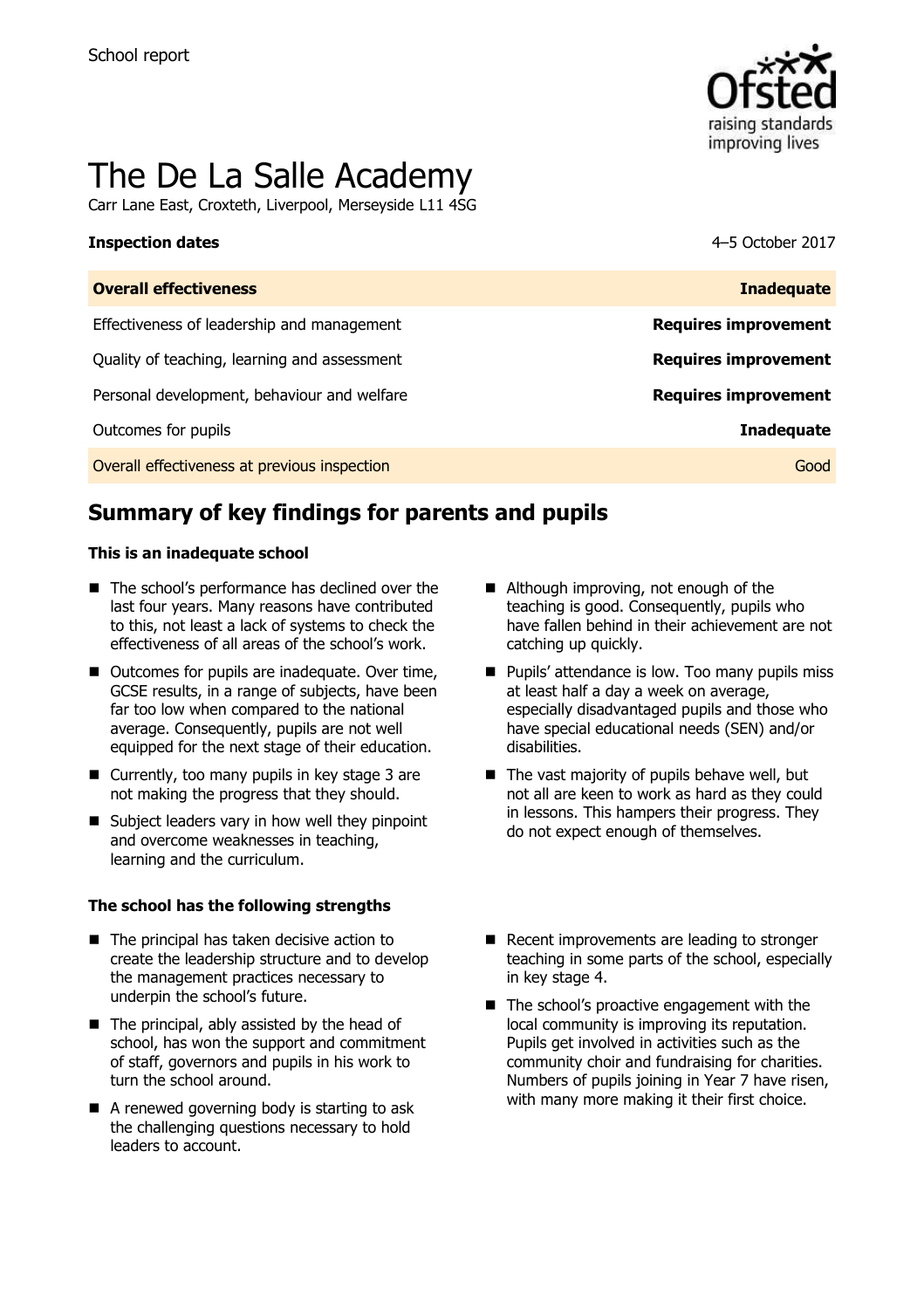

## **Full report**

In accordance with section 44(2) of the Education Act 2005, Her Majesty's Chief Inspector is of the opinion that this school requires significant improvement, because it is performing significantly less well than it might in all the circumstances reasonably be expected to perform.

### **What does the school need to do to improve further?**

- Improve pupils' outcomes at key stage 4 so that a greater proportion gain the qualifications that they need to make a successful start in the next stage of their education, training or employment.
- Improve teaching and the progress that pupils make, particularly in key stage 3, by:
	- ensuring that staff have high expectations of what pupils can achieve
	- taking account of pupils' starting points and any special educational needs
	- improving how teaching is sequenced within lessons, and from lesson to lesson, to develop and deepen pupils' knowledge, skills and understanding
	- selecting teaching approaches that hold pupils' attention and checking throughout the lesson that pupils are 'on task' and understanding
	- encouraging pupils to take more responsibility for their learning, including how fully they participate in lessons and present their written work
	- strengthening the quality of catch-up provision in Year 7.
- Develop subject leaders' skills further in leading teaching and the curriculum, and ensure that their monitoring pinpoints and tackles weaknesses.
- Raise attendance and reduce persistent absence, particularly of disadvantaged pupils and those pupils who have SEN and/or disabilities.

An external review of the school's use of the pupil premium should be undertaken in order to assess how this aspect of leadership and management may be improved.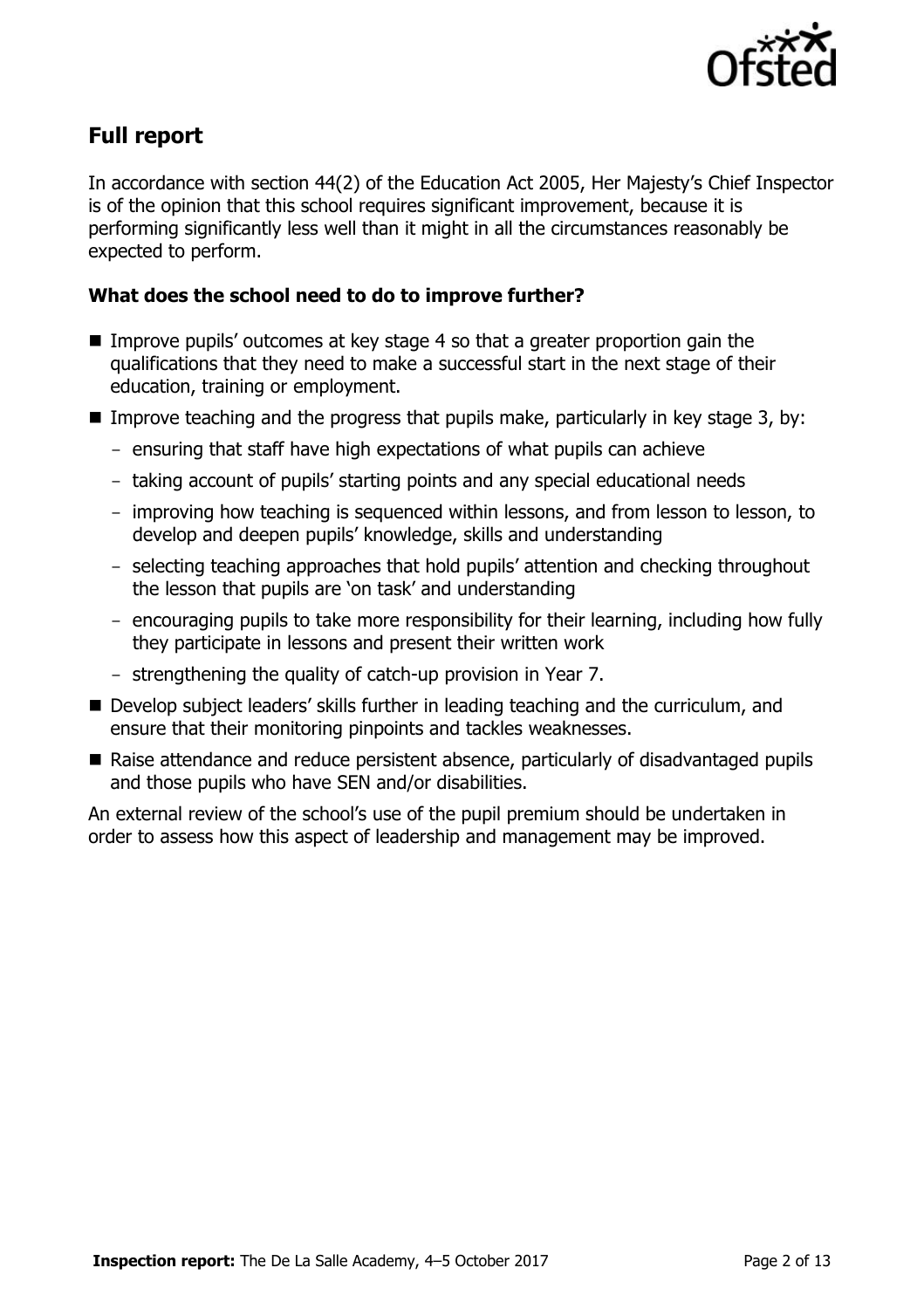

# **Inspection judgements**

### **Effectiveness of leadership and management Requires improvement**

- Over time, the quality of education at this school has declined. It is inadequate. Pupils' outcomes are weak and the quality of teaching, although improving, is not strong enough to make up for a stark legacy of underachievement in the past.
- Instability in staffing, falling pupil rolls, endemic failings in management systems plus weaknesses in teaching have all contributed to the school's deterioration since the previous inspection.
- The journey back to a good-quality education will take time. However, due to the effective and determined leadership of the principal, supported by the head of school, De La Salle is beginning to recover. Improvements in teaching, a reduction in pupils' absence and increased rates of progress by pupils in key stage 4 indicate that recent actions are making a difference. Consequently, the school has the capacity to bring about the required improvements.
- $\blacksquare$  In his first few weeks in post, the principal got to the bottom of many weaknesses. He quickly took robust action to halt the decline in standards and build for sustainable improvement over time. He was determined not to use quick fixes. Staff and governors are fully on board with his vision and the actions taken. This was reflected in discussions during the inspection and in the high proportion of positive responses to the online staff questionnaire. Morale is high.
- The constant churn in staffing, which included a large number of temporary teachers, has stabilised. The school is now fully staffed with permanent appointments. The principal has rationalised the staffing structure so that clear lines of accountability are in place. Leadership is now more widely shared, and this is helping to build capacity. A new performance management structure has been established which is linked to the school's professional development programme.
- A faculty structure has been introduced, grouping related subjects together. Middle leaders have regular opportunities to meet with their faculty and subject teams as well as meeting as groups of middle leaders. They attend subject leader meetings organised by the local authority and the archdiocese. Consequently they are better placed to lead their subject than previously.
- The role of heads of year now focuses strongly on pupils' academic progress and attendance rather than, as in the past, solely their pastoral care. This includes analysing progress data from each assessment point and liaising with subject teachers where a pupil's progress is a concern.
- The school had become isolated from the many changes in education that have taken place over the last few years. It now receives support from the local authority and works with a number of partnerships, such as the St John Bosco teaching school alliance. Staff are engaging wholeheartedly in opportunities within and beyond the school to develop their teaching expertise.
- The school's self-evaluation is accurate and informs improvement planning. Leaders at all levels were strikingly honest about the quality of provision in their discussions with inspectors.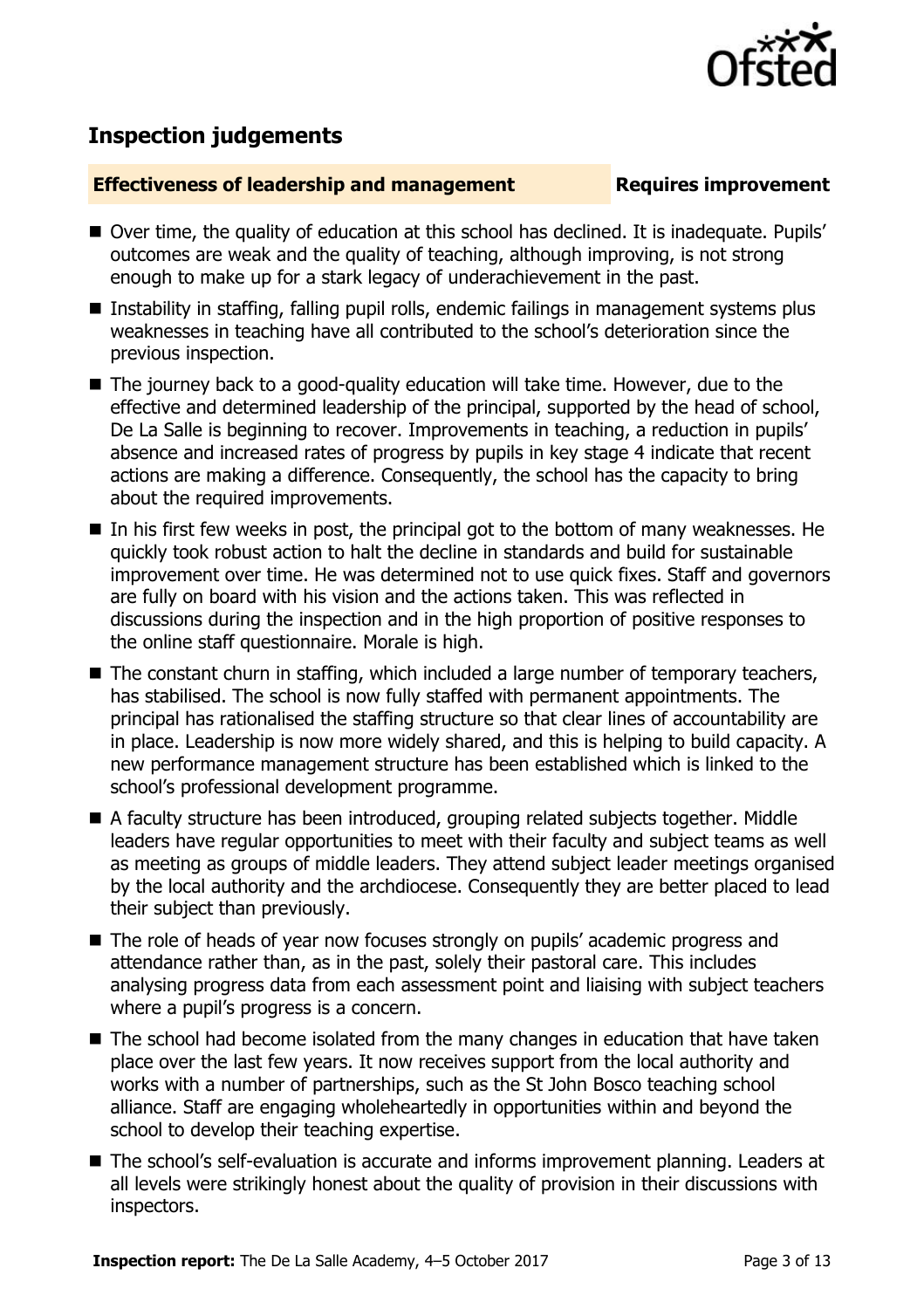

- Systems for faculty review and monitoring of teaching and learning by senior and subject leaders have been introduced. Subject leaders carry out the monitoring activities expected of them but do not always spot underlying weaknesses. For instance, when scrutinising pupils' work, they check if their colleagues are following the school's marking policy. However, they may not identify other aspects such as the scheme of work not being followed to the correct depth, work that is insufficiently demanding, or weaknesses in the teaching approach. This is limiting some leaders from having a greater impact on improving the quality of teaching, learning and the curriculum.
- Improvements have been made to the curriculum. Schemes of work have been rewritten to provide a five-year learning journey from Year 7 to the new GCSEs and equivalent qualifications. This is providing a basis for improved pupil progress. At present, opportunities for developing pupils' spiritual, moral, social and cultural development and their understanding of British values are not promoted well enough across the curriculum. Art and geography are not currently included in the curriculum, but the school hopes to reintroduce them before long. Current Year 11 pupils had little or no choice of GCSE options when choosing them in Year 8, which has led to some dissatisfaction. The school now runs a two-year key stage 4 and gives pupils a greater choice of subjects.
- A review of provision for pupils who have SEN and/or disabilities has led to improved identification of pupils' needs and more effective use of this funding. Approximately twice as many pupils now have their needs specified and staffing for this area has been increased appropriately. The SEN coordinator, who has been in post for a year, has updated the register in line with the code of practice and has a clear understanding of the range of support provided for these pupils. The coordinator evaluated the progress pupils made in Year 7 who were supported by catch-up funding provision last year. However she was less well informed about the progress across the curriculum made by pupils who have SEN and/or disabilities.
- The school's pupil premium funding this year is now being used more appropriately to support disadvantaged pupils. Evaluation of last year's funding showed some positive impact on attendance and examination results. Nonetheless, this group of pupils do not achieve as well as they should when compared to other pupils nationally.
- The sixth form has not been in operation since the end of the last academic year as its projected numbers were too small to be viable and outcomes were poor. The few students who were due to enter Year 13 were guided into further education or apprenticeships elsewhere. The school intends to relaunch the sixth form in a couple of years but with an improved, relevant set of courses.
- The school has strengthened its reputation in the local community and with parents. Numbers joining in Year 7 have risen in the last two years with many more in 2017 choosing the school as their first choice. The school's 'community engagement project' has been successful in reaching out to the community in a diverse range of ways. Funding has been acquired for several of its activities, including creating a community room at the school which is used by various local groups. The activities include community champions, which is an inter-generational project, the community choir, and a government-funded cultural citizens programme. This work is also strengthening pupils' understanding of British values.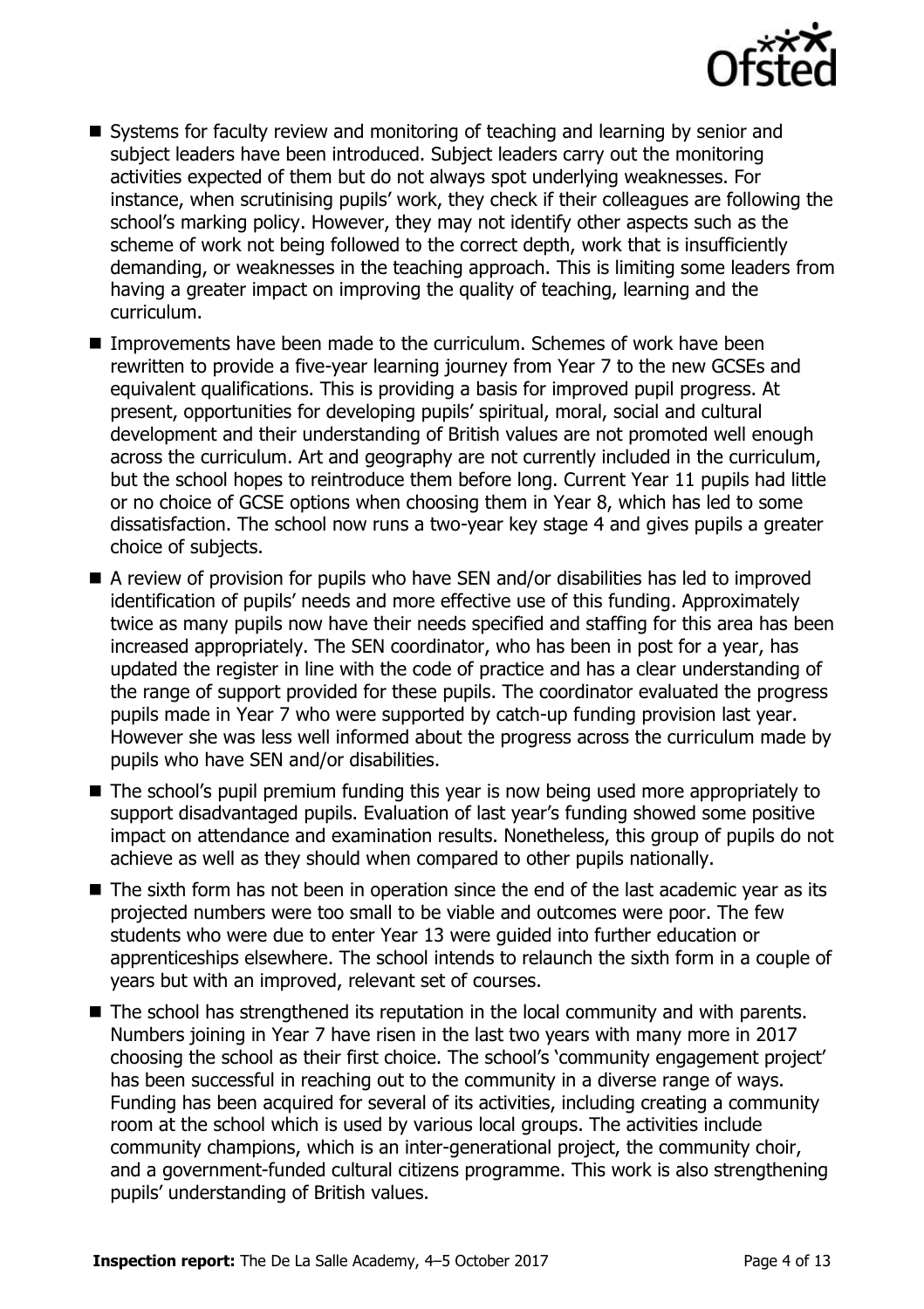

### **Governance of the school**

- The board of governors did not hold senior leaders to account over the period of the school's decline. In part, this was because they did not receive sufficiently robust information about the school's work. The board of governors was disbanded by the De La Salle Order in May 2016 and relaunched with a new chair of governors. Since then, the Archdiocese of Liverpool's allocation of four governors has remained unfilled.
- Almost all the current governors were newly appointed in May 2016, including two parent governors. Together, they bring a range of expertise to the work of the board of governors. The chair of governors provides effective leadership. He has a good grasp of the challenges faced by the school. Minutes of meetings show an openness of approach, with governors asking questions that help to challenge leaders. However, not enough questions are asked about leaders' work to improve teaching and pupils' progress.
- $\blacksquare$  The school received a financial notice to improve in the summer term 2017. Its subsequent recovery plan was accepted.
- $\blacksquare$  The board of governors has not ensured that the school is fully compliant in the information it is required to publish on its website.
- Governors have been proactive in seeking an external review of governance, in order to improve their own effectiveness. This review is planned for later this term.

### **Safeguarding**

- $\blacksquare$  The arrangements for safeguarding are effective.
- Safeguarding has a prominent place in the work of the school. Safeguarding procedures are robust and leaders fulfil their statutory duties effectively. The school's safeguarding and child protection policies comply with the latest government requirements and are available on the school's website. Systems to ensure that only suitable people are recruited to work with children in the school are secure. Staff training is up to date, including specific training on 'Prevent', which is a government strategy designed to stop people becoming involved in terrorism or supporting extremist causes. A review by the local authority in February 2017 evaluated the school's safeguarding practice as strong, a view shared by inspectors.
- The school has a culture of working closely with external agencies for the safety and benefit of pupils, with constant awareness of the social, economic and health challenges faced within the community. It strives to work closely with parents, providing a good range of helpful information, including mobile phone apps, to help parents and carers keep their children safe. The school works proactively to help pupils to keep themselves safe outside school, helping them to be aware of potential risks and how to manage them.

### **Quality of teaching, learning and assessment Fig. 2.1 Requires improvement**

■ Over the past few years, teaching has failed to provide pupils with an adequate standard of education. This accounts for the considerable weaknesses in pupils' progress and achievement.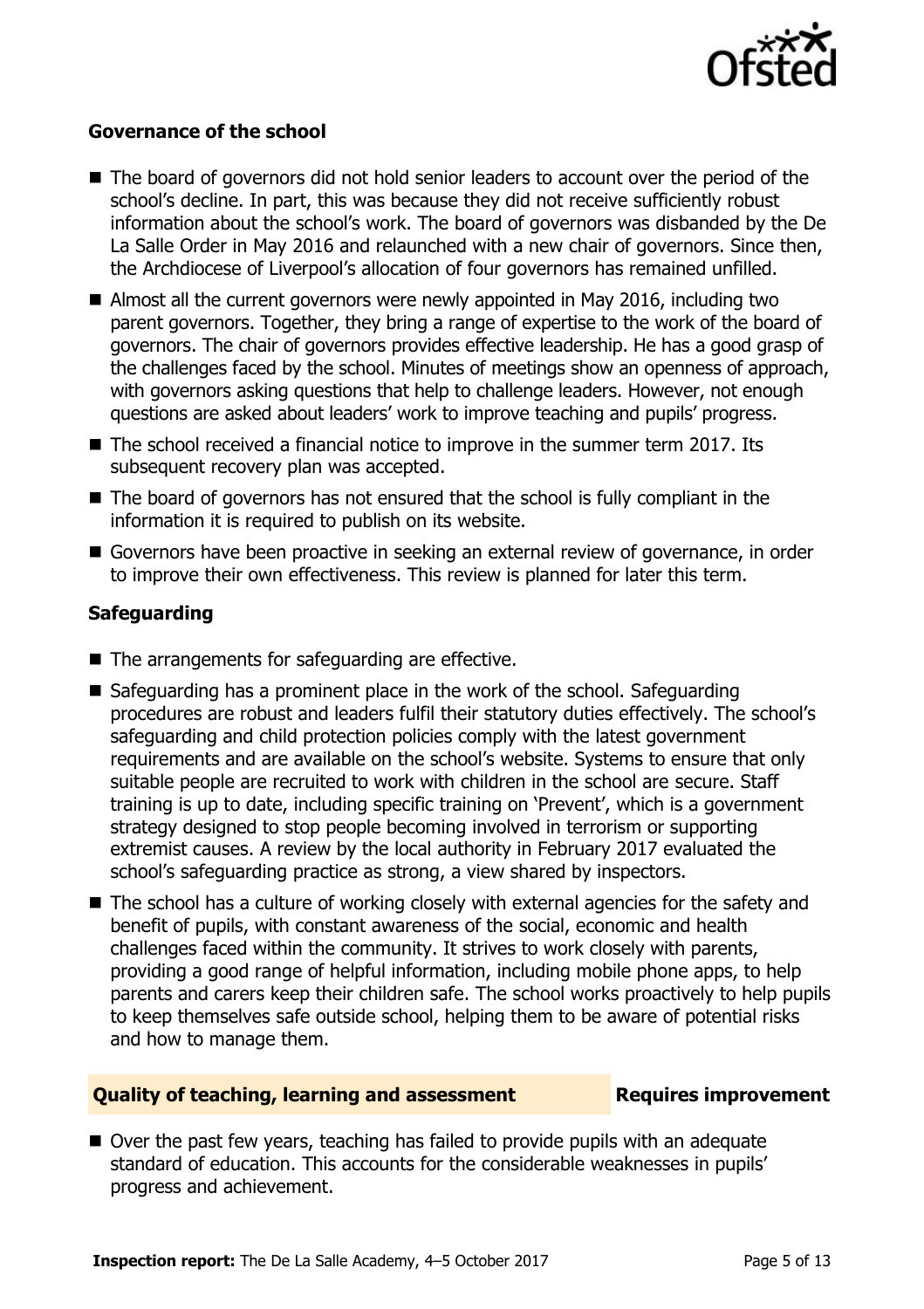

- Current teaching is improving, especially in key stage 4. This is beginning to help pupils to catch up from a legacy of underachievement. However, teaching in key stage 3 is not consistently strong enough to ensure that pupils make the progress that they should.
- While relationships between teachers and pupils are generally positive, teachers' expectations of what pupils can achieve are not consistently high. Poor presentation and undemanding work was evident in many pupils' books, particularly in Year 8.
- Teachers' use of questioning is of varying quality. In some cases, teachers allowed pupils to shout out answers so that a minority of pupils dominated the lesson. A few teachers selected pupils at random to answer a question, which contrasts with those teachers who pitched questions skilfully to individual pupils to probe particular aspects of their learning.
- Some teaching lacks depth, with tasks or exercises showing no increase in difficulty and lacking challenge for those who grasp ideas easily. Sometimes, learning becomes a set of disparate topics because teaching is not sequenced well to ensure that progression in knowledge, skills and understanding. What is taught is not always linked carefully to prior and future learning. Teaching does not always take sufficiently into account pupils' starting points or the needs of pupils who have SEN and/or disabilities.
- Teachers are applying the school's new marking and assessment policy with varying effectiveness. They are developing their expertise in assessing pupils' work and then using the information from these assessments to 'reteach' weaker aspects.
- The quality of teaching varies widely at present but there is a core that is good. Such teaching is characterised by high expectations of the standards that pupils can reach and how hard pupils should work each and every lesson. Teachers have an enthusiasm for the subject they teach. Good subject knowledge enables these teachers to explain clearly, to frame questions that test out pupils' understanding, and to recognise what pupils' stumbling blocks are. Tasks are well sequenced to move pupils' learning on in a coherent way.

### **Personal development, behaviour and welfare <b>Requires improvement**

### **Personal development and welfare**

- The school's work to promote pupils' personal development and welfare requires improvement.
- Pupils' social and moral development is stronger than their spiritual and cultural development. The school is reinvigorating its Catholic ethos to extend the promotion of pupils' spiritual development. Pupils do not have many opportunities for creativity: awe and wonder are in short supply. Within the curriculum, pupils' social, moral, spiritual and cultural development is currently 'ad hoc' rather than deliberately exploited across the curriculum.
- **Pupils participate in various extra-curricular clubs and activities such as fundraising for** specific charities, for example Year 7 supports overcoming child poverty, Year 8 pupils raise funds for the 'Whitechapel Centre for the Homeless' and Year 9 help 'Autism in Motion'. The sense of pupils working together to help others is strong. A number of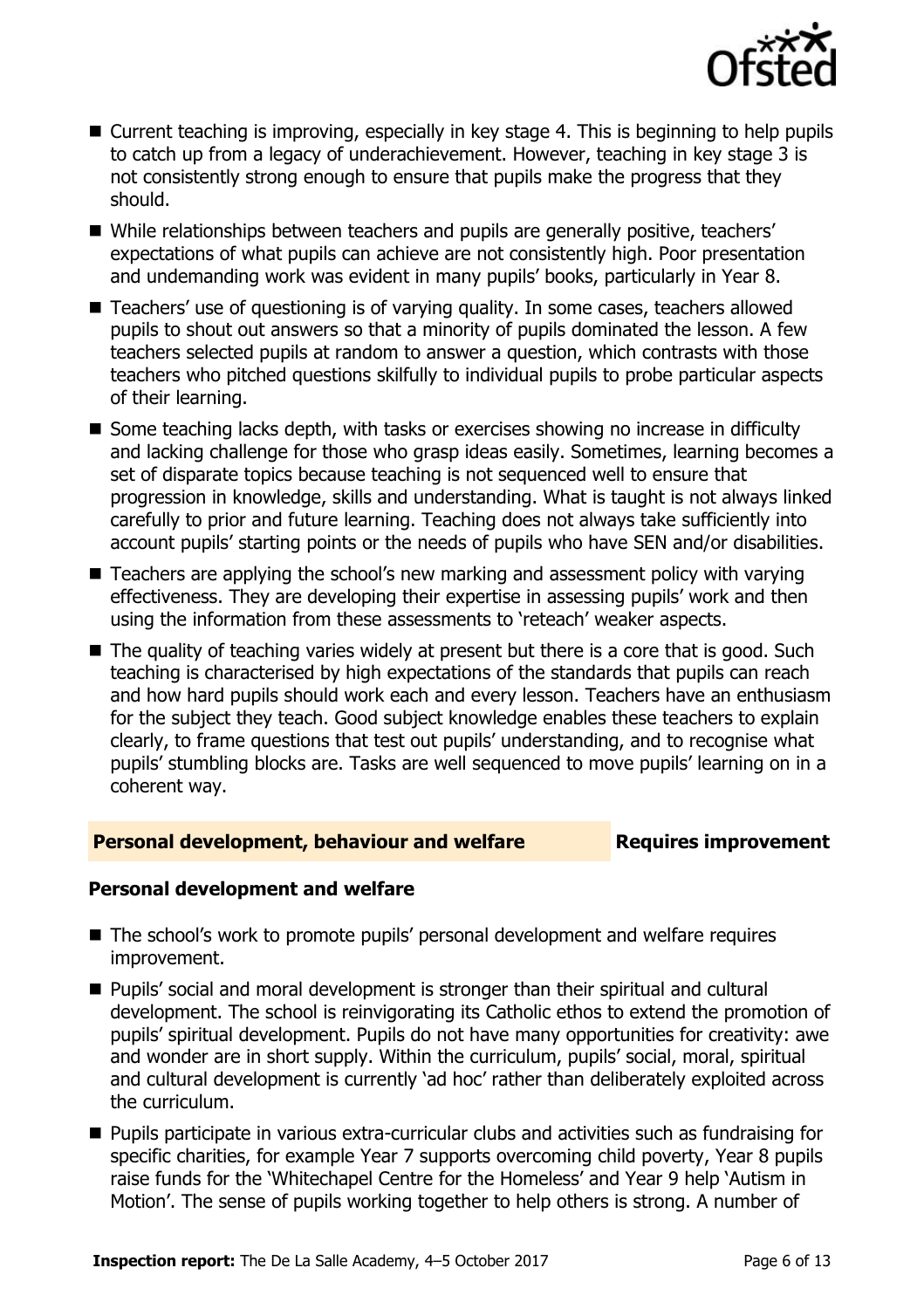

pupils are also involved with community engagement activities: they enjoy contributing to their local community.

- The school draws effectively on a number of external providers to supplement its programme of personal, social and health education (PSHE). Year 9 pupils have had workshops focused on domestic violence and the risks of alcohol abuse. British values are promoted through form time, assemblies and PSHE. During the inspection, the assembly theme of Black History Month linked into the British values of respect and tolerance, as well as Lasallian core principles (concern for the poor and social justice; faith in the presence of god; quality education; respect for all persons; inclusive community). Pupils are encouraged to 'do what's right even when people are not looking'.
- **Pupils spoken to, and almost all who responded to the online questionnaire, say that** they feel safe in the school, know how to keep themselves safe including e-safety, and have someone to talk to if they are worried or have a problem. Pupils can report bullying online to designated staff but say that bullying happens only occasionally and is dealt with effectively.
- While observing teaching and learning, inspectors noticed some pupils who were engrossed in one lesson but less engaged in other lessons. This shows that pupils' attitudes to learning are not consistently positive. Pupils can learn very well but sometimes choose not to. At other times, inspectors observed pupils interested in and contributing to a particular activity or discussion, but then 'turning off' when asked to write down their answers or their thinking. Work in pupils' books varies in its quality, and presentation is often poor. Too many pupils do not take pride in their written work.

### **Behaviour**

- The behaviour of pupils requires improvement.
- Although the promotion of good attendance has a high profile within the school, attendance is well below the national average and persistent absence is high, most markedly for disadvantaged pupils and pupils who have SEN and/or disabilities. Both show a small but hard-won improvement in all year groups this year compared with the figures for the same period last year. Inaccuracies in how attendance was recorded in the past make direct comparisons difficult, but the trend was downwards from 2013. This trend is slowly being reversed by a new system introduced in the summer term 2017 with support from the local authority's education welfare officer service. Pupil premium funding is used to good effect in this respect.
- The school has sharpened its focus on punctuality to school by starting each morning with a line-up outside, uniform and equipment checks, and reciting the school's motto, Semper Fidelis – Always Faithful. Then straight into the first lesson. Most pupils move purposefully around the school but there remain a few latecomers to lessons.
- Generally, pupils can behave well in lessons, demonstrating positive relationships with each other and staff. Productive routines are more firmly established in some classes than others. Sometimes, on arrival to a lesson, inspectors were greeted courteously by a pupil who would explain what pupils had learned so far. Older pupils said that their learning is disrupted by other pupils' bad behaviour far less than in the past and that teachers deal with it.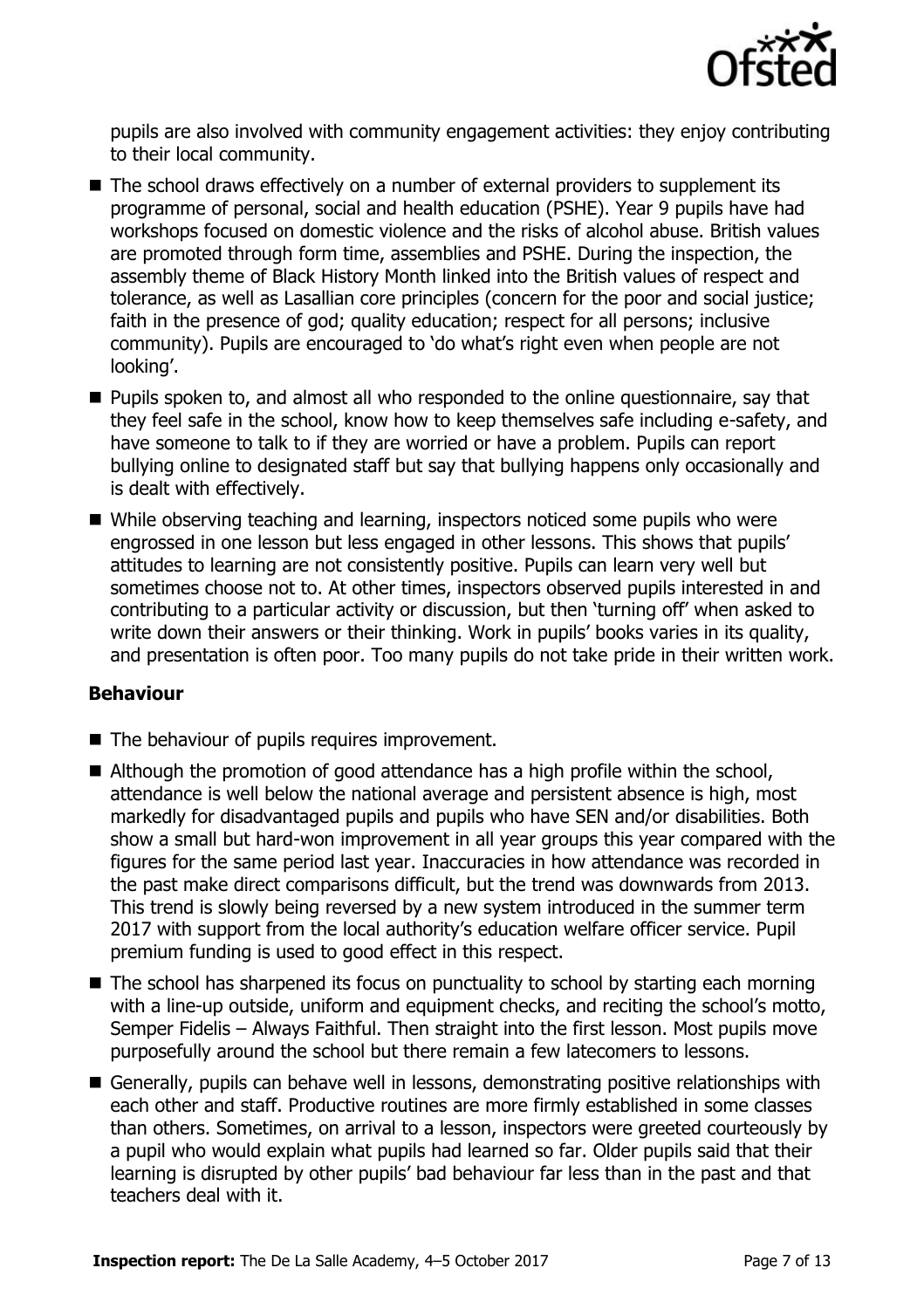

**Permanent and fixed-term exclusions are high but reflect raised expectations of pupils'** conduct and accurate recording. In January 2017, leaders set up an on-site unit called 'SPACE' to support the pupils who are at risk of exclusion. Staff in the unit provide an environment that encourages pupils to take responsibility for and to change their behaviour. The unit draws on support from external agencies for aspects such as anger management. In 'SPACE', work is set and feedback provided by subject teachers and online software is used to improve reading skills. Several pupils have been reintegrated successfully into the mainstream school.

**Pupils attending alternative provision study various subjects, appropriate to the setting** and to the pupils' needs. The curriculum for those attending the secondary pupil referral unit is similar to that of the school. At another provider, for example, a pupil is working towards a diploma in construction and mechanics. The school communicates well with the providers, for instance in checking attendance, but information about pupils' progress is not gathered routinely from each provider.

### **Outcomes for pupils Inadequate Inadequate**

- The extent of the school's decline is most noticeable in pupils' examination results at the end of key stage 4. Standards have fallen over the last four years. Outcomes have been consistently below the government's current floor standard and meet the Department for Education's definition of a coasting school. Weaknesses in teaching over the last few years mean that pupils have fallen far behind from their well-belowaverage starting points in Year 7. Stable staffing and improvements to teaching are starting to overcome the legacy of underachievement.
- $\blacksquare$  In 2016, headline figures showed that pupils made too little progress in most of their subjects, with only results in English meeting national averages. Results in mathematics were poor. Overall, only 20% of the pupils gained grade C or better in both English and mathematics. Outcomes in science and most of pupils' chosen options were also weak, but close to average in history.
- In 2017, pupils sat the new GCSEs in English and mathematics. Of the cohort,  $26\%$ gained the new standard pass of grade 4 in both subjects. The provisional data points to even weaker progress overall than in 2016, but this masks some underlying improvement.
- The story in mathematics is one of improvement in 2017 from a very low base. Shortly after joining the school, the head of mathematics set the pupils a mock examination halfway through their GCSE course. No pupil scored enough marks to be awarded a grade of any kind. Months later, the same cohort achieved a 38% pass rate at grade 4 or higher (unvalidated data). This reflects a significant improvement although, with much further still to go.
- **Pupils' performance in other subjects in 2017 varied, but none represented good** progress for the pupils. No group, such as the most able, disadvantaged pupils and pupils who have SEN and/or disabilities, made significantly better progress than others: all did not do well enough. Work in key stage 4 pupils' books and the school's data point to stronger outcomes for 2018.
- $\blacksquare$  The progress of pupils currently in key stage 4 is stronger than in key stage 3. In part,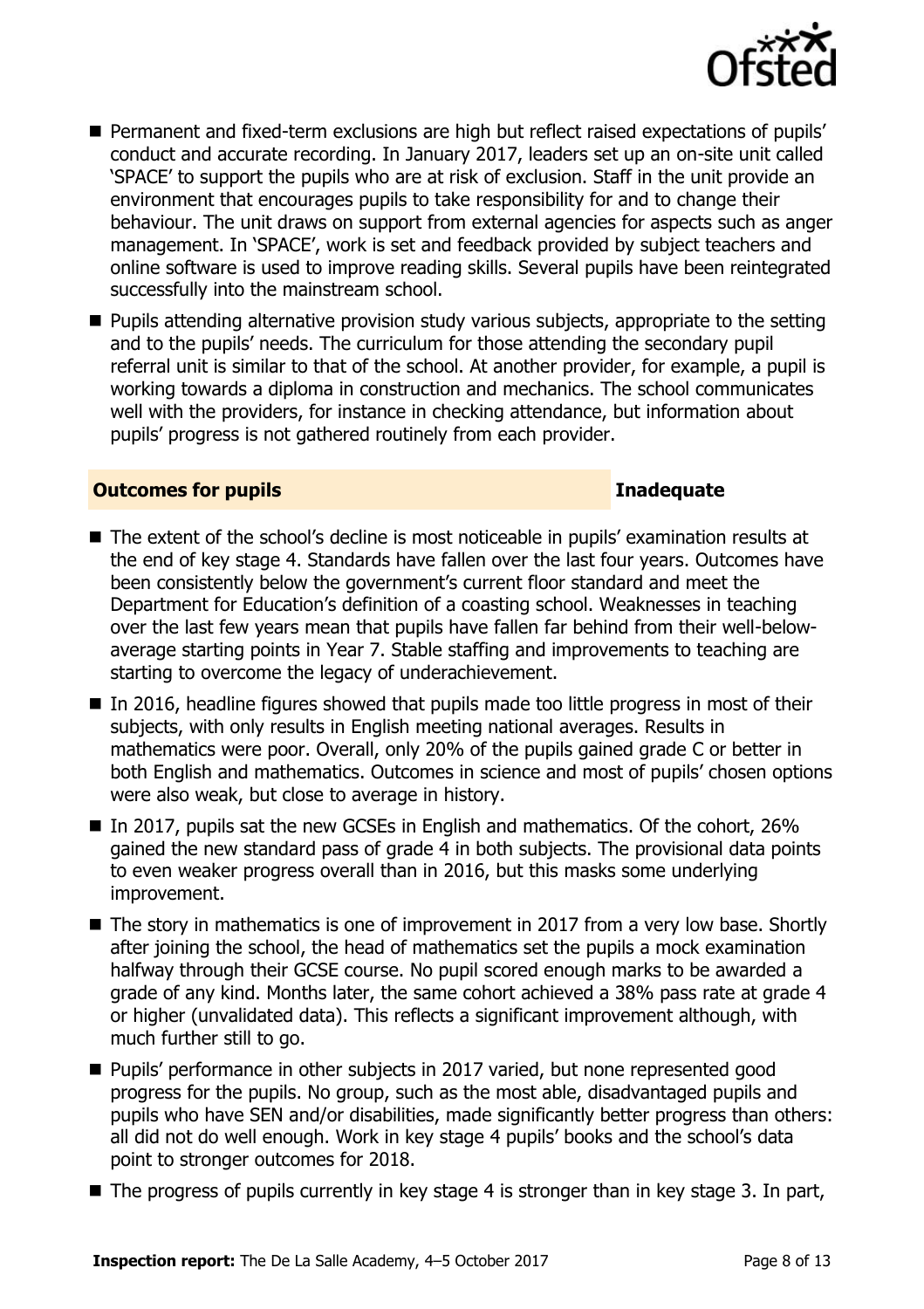

this is because the school has focused on key stage 4. Evidence gathered about teaching, learning and progress in key stage 3 shows that too many pupils are making inadequate progress.

- The school's assessment information shows that differences in attainment for disadvantaged pupils compared with their peers are starting to reduce in some subjects and year groups. Nonetheless, this group of pupils do not achieve as well as they should.
- The school's information shows that the impact of catch-up funding for pupils in Year 7 in 2016/17 was positive in developing pupils' reading skills but limited in mathematics. The pupils heard reading read fluently and, mostly, with enjoyment and confidence. When talking about unfamiliar words, however, they referred to strategies learned at primary school rather than any strategies advocated at secondary school.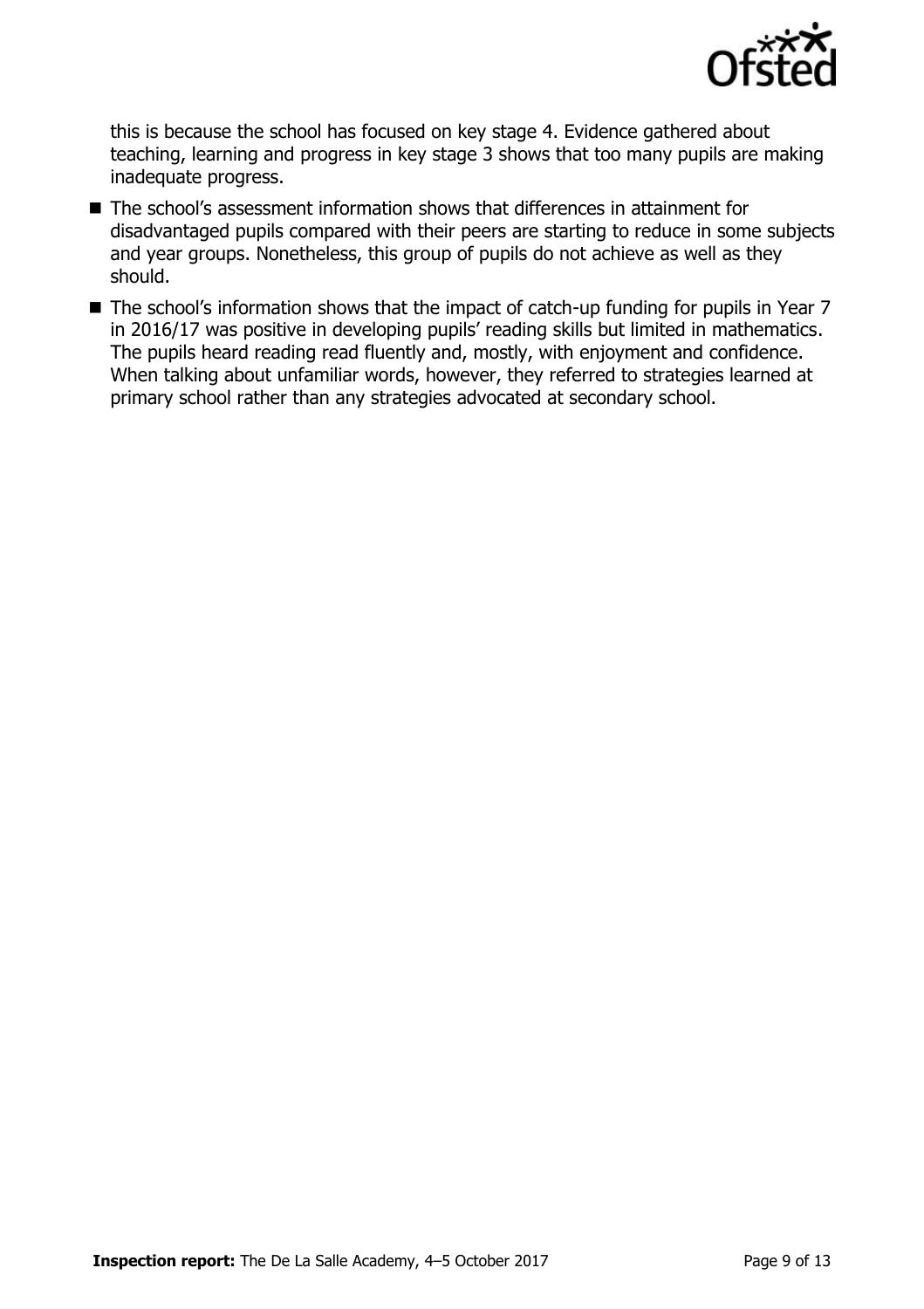

# **School details**

| Unique reference number | 136409    |
|-------------------------|-----------|
| Local authority         | Liverpool |
| Inspection number       | 10024342  |

This inspection was carried out under section 8 of the Education Act 2005. The inspection was also deemed a section 5 inspection under the same Act.

| Type of school                      | Secondary comprehensive |
|-------------------------------------|-------------------------|
| School category                     | Academy sponsor-led     |
| Age range of pupils                 | 11 to 16                |
| <b>Gender of pupils</b>             | <b>Boys</b>             |
| Number of pupils on the school roll | 332                     |
| Appropriate authority               | Board of trustees       |
| Chair                               | Gerry Proctor, MBE      |
| Principal                           | David Hayes             |
| Telephone number                    | 0151 546 3134           |
| Website                             | www.de-la-salle.co.uk   |
| <b>Email address</b>                | hello@de-la-salle.co.uk |
| Date of previous inspection         | 5-6 June 2013           |

### **Information about this school**

- The school does not meet requirements on the publication of information on its website about the objectives it sets for itself under the 2010 Equalities Act.
- The school does not comply with the Department for Education's guidance on what academies should publish on its website about details of its governance arrangements.
- $\blacksquare$  The academy is a much smaller than average-sized secondary school for boys aged 11 to 16. (There is no sixth-form provision at present.) It is sponsored by the De La Salle Brothers, with co-sponsors the Archdiocese of Liverpool. At the time of the last inspection, Hope University was also a co-sponsor. The academy is not part of a multiacademy trust.
- The principal has been in post since January 2016 and the head of school since September 2016. The former principal retired in December 2014 but continued in the role of executive principal for a year while his vice-principal acted as principal. Since January 2016, 12 teachers have left the school and eight have joined.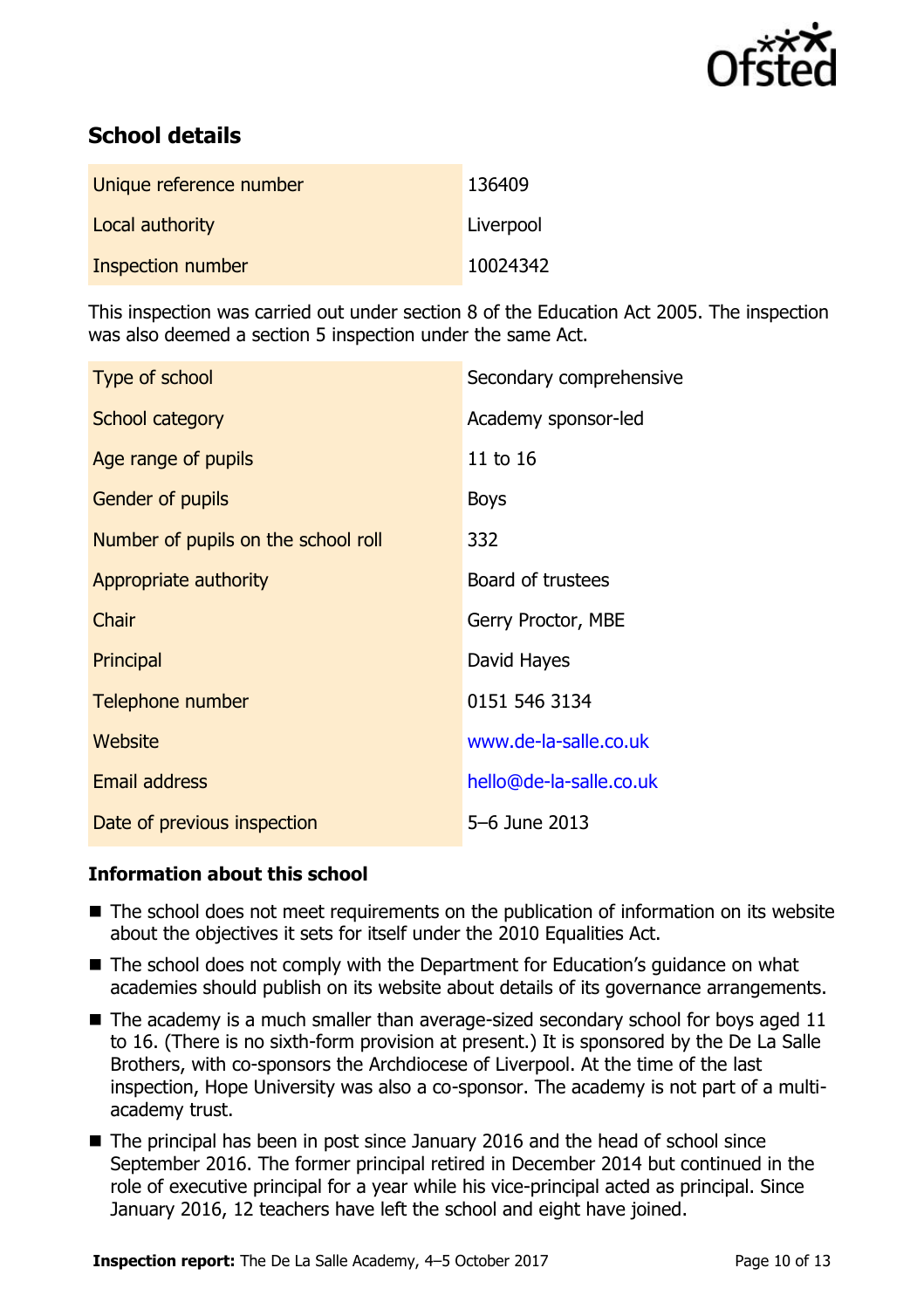

- $\blacksquare$  The proportion of pupils supported through the pupil premium, at around 65%, is very high.
- An average proportion of pupils have SEN and/or disabilities but none has a statement of special educational needs or an education, health and care plan.
- The school has recently secured the Reading Quality Mark silver award.
- **Eight pupils attend alternative provision with various providers: New Heights secondary** pupil referral unit (three pupils), Alder Centre for Education (Hospital School; two pupils), JMH Training Sport and Development Programme (one pupil), Alt Valley Community Trust (one pupil) and CST Northwest (one pupil).
- The school does not meet the government's current floor standards, which are the minimum standards expected for attainment and progress. It meets the Department for Education's definition of a coasting school based on key stage 4 academic performance results in 2014, 2015 and 2016.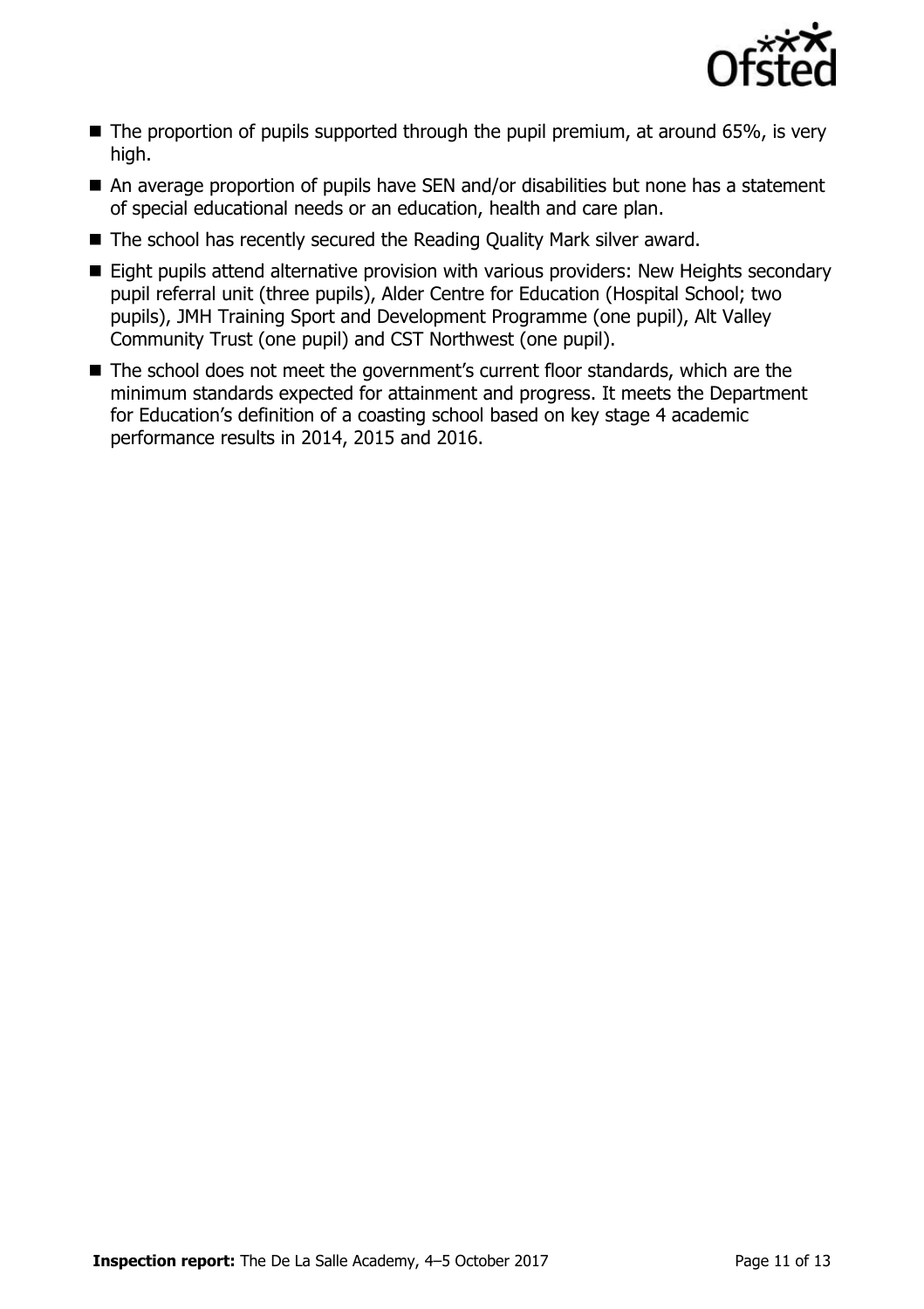

# **Information about this inspection**

- Inspectors observed parts of lessons taught by all of the school's teachers except one whose lesson was being taught by a trainee teacher. A few of the observations were conducted jointly with the principal or the mathematics subject leader.
- Inspectors held meetings with the chair of the governing board, two teacher governors (one of whom leads the community engagement project and the 'SPACE' provision), the principal's PA, who is also the clerk to the governing board, senior and middle leaders, newly and recently qualified teachers, and the school's improvement partner.
- Inspectors scrutinised samples of work in English, mathematics, history, science and physical education belonging to pupils of differing abilities in Years 8 and 11. This activity was carried out jointly with subject leaders/teachers and considered the curriculum plans alongside the pupils' work.
- Discussions were held with groups of pupils in key stages 3 and 4. Inspectors spoke to pupils during lessons and around the school.
- An inspector heard three pupils read from Years 7 and 8.
- Telephone discussions were held with representatives of both sponsors and two of the alternative providers.
- Responses to the online questionnaires for parents (Parent View), pupils and staff were taken into account: 21 for Parent View, 41 for the pupil survey and 30 for the staff survey.
- Inspectors observed the school's work and looked at various documents, including the school's self-evaluation and improvement plan, minutes of recent governing body meetings, the school's data on current pupils' progress and provisional data for the 2017 key stage 4 outcomes, information about attendance and exclusions, and safeguarding arrangements.

### **Inspection team**

| Jane Jones, lead inspector | Her Majesty's Inspector |
|----------------------------|-------------------------|
| <b>Sheldon Logue</b>       | Ofsted Inspector        |
| <b>Alison Stott</b>        | Ofsted Inspector        |